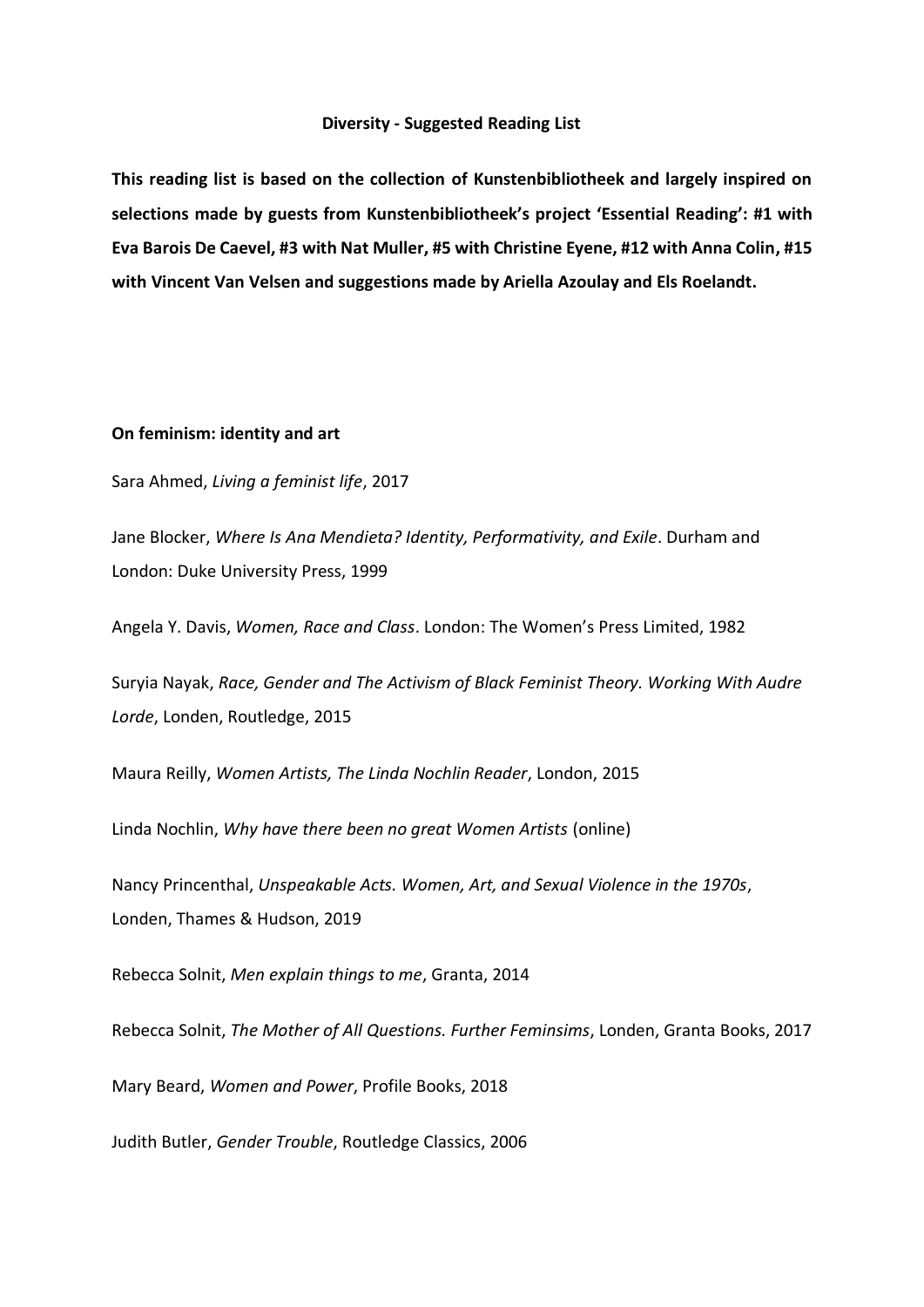Sylvia Federici, *Witches, Witch-Hunting and Women*, New York, PMPress, 2018

Christine Eyene, *Sounds Like Her. Gender, Sound Art & Sonic Cultures*, Beam Editions, 2019

Marion Arnold, *Women and Art in South Africa*. Cape Town: David Philip Publishers, 1996

Brenda Atkinson and Candice Breitz (ed.), *Grey Areas: Representation, Identity, and Politics in Contemporary South African Art.* Johannesburg: Chalkham Hill Press, 1999

MariamaBâ, *Une Si Longue Lettre*. Groupe Privat/Le Rocher, 2005 (Nouvelles Editions Africaines, 1979)

Gisèle Halimi, *La Cause des Femmes*. Paris: Gallimard, 1992 (1973)

Patricia Hill Collins, *Black Feminist Thought: Knowledge, Counsciousness and Politics of Empowerment,* 1990

Lubaina Himid, *Thin Black Line(s*), London/Preston: Tate Modern/UCLan, 2011

Rozsika Parker and Griselda Pollock, *Framing Feminism: Art and the Women's Movement (1970-1985).* London: Pandora Press, 1987

Maura Reilly, Linda Nochlin (eds.), *Global Feminisms: New Directions in Contemporary Art* . Londres : Merell ; Brooklyn, NY: Brooklyn Museum, 2007

Giselda Pollock, *Differencing the Canon. Feminist Desire and the Writing of Art's Histories*, Routledge, London, 1999

Heike Munder, *It's Time for Action (About Feminism),* Zürich, Ringier, 2007 Awa Thiam, *La Parole aux Négresses*. Paris: Denoël/Gonthier, 1978

Deborah Willis (ed.), *Picturing Us – African American Identity in Photography*. New York: New York Press, 1994

Russell Ferguson (ed.), *Marginalization and Contemporary Cultures*, Massachusetts, The Mit Press, 1990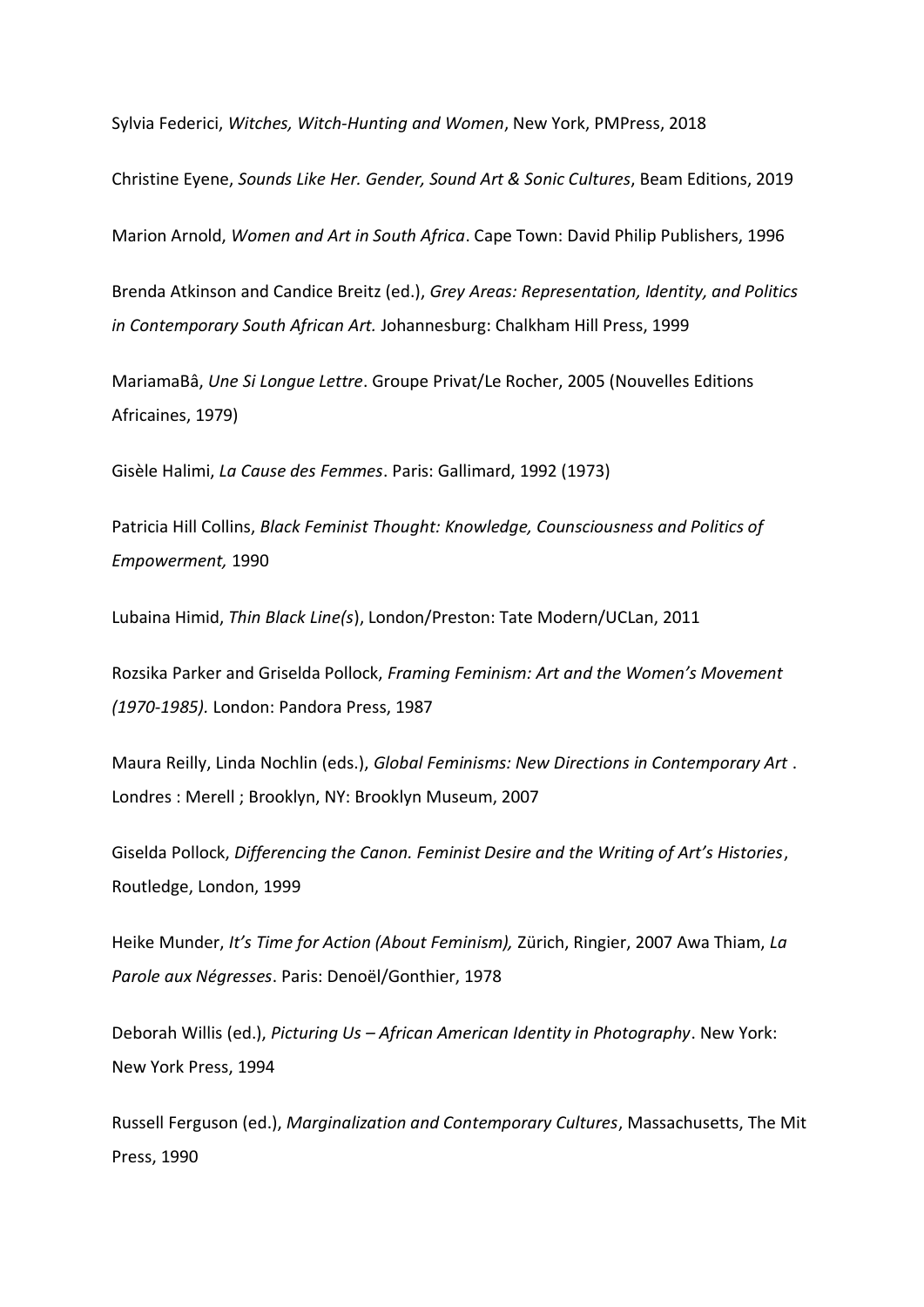Hartman, Saidiya, 2007. *Lose Your Mother – A Journey Along the Atlantic Slave Route*, Farrar, Straus and Giroux

Janet Mccabe, *Feminist Filmstudies: Writing Woman into Cinema*, Wallflowerpress, 2004

Audre Lorde, *Your Silence Will not Protect you*, Silver Press, 2017

Françoise Vergès, *Le ventre des femmes*, le Seuil, 2017

Françoise Vergès, *Un féminisme décolonial*, 2019

Lauren Elkin, *Women Walk the City*, 2016

Hélène Frichot, *Architecture and Féminisms*, 2018

Russet Lederman, *How we see: Photobooks by Women*, 2018

Chris J. Cuomo, *Feminism and Ecological Communities*, Londen, Routlegde, 1998

Caroline Criado Perez, *Invisible Women, Exposing Data Bias in a World Designed for Men,*  2019

Lis Rhodes, *Telling Invents Told*, 2017

## **On Black identity/Diaspora, art and culture**

Frantz Fanon, *Black Skin, White Masks*. London: Granada Publishing, 1970 (1952)

Frantz Fanon, *The Wretched of the Earth*, Pinguin Classics, 2001

Darby English, How to See a Work of Art in Total Darkness, Cambridge, MIT Press, 2007 Darby English, *Among Others. Blackness at MoMA*, New York, Museum of Modern Art, 2020 Souleymane Bachir Diagne, *Léopold Sédar Senghor. L'art africain comme philosophie*, 2007 Stuart Hall, *The Fateful Triangle. Race, Ethnicity, Nation.* Harvard University Press, 2017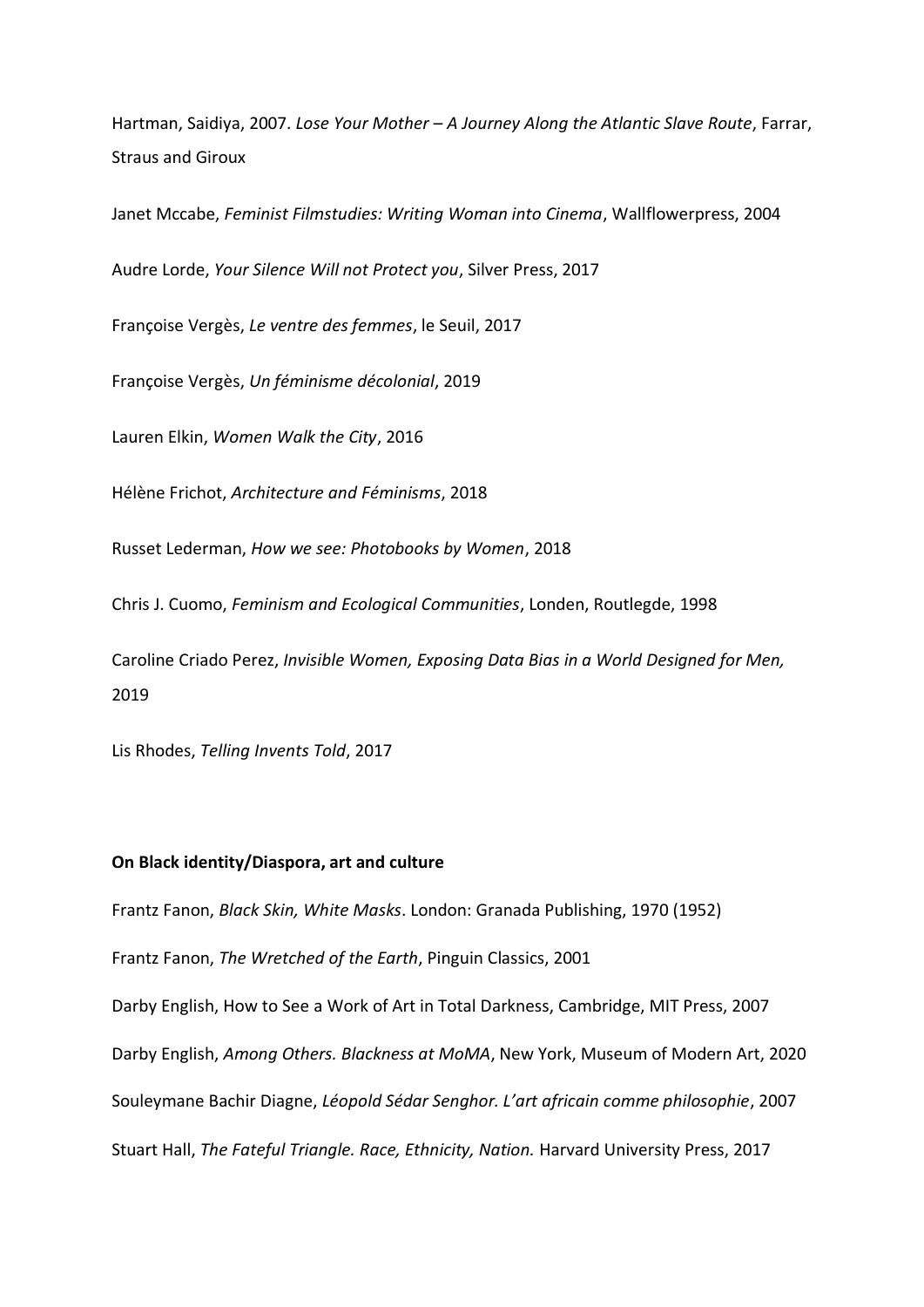Arthur Jafa, *A Series of Utterly Improbable, Yet Extraordinary Renditions*, 2017

Paul Gilroy, *The Black Atlantic: Modernity and Double Consciousness*. Cambridge, MA: Harvard University Press, 1993

Richard J. Powell, *Black Art and Culture in the Twentieth Century*. London: Thames and Hudson, 1997

Edouard Glissant, *Philosophie de la relation*, Gallimard, Paris, 2018

Gloria Wekker, *White Innocence: Paradoxes of Colonialism and Race*, Duke University Press, 2016

Achille Mbembe, *Critique of Black Reason*, Duke University Press, 2017

Achille Mbembe, *Brutalism*, Paris, La Découverte, 2020

Souleymane Bachir Diagne, Jean-Loup Amselle, *In Search of Africa(s)*, Cambridge, Polity Press, 2020

Aimé Césaire, *Résolutely Black*, Cambridge, Polity Press, 2020

Aimé Césaire, *Discourse on Colonialism*, New York, Monthly Review Press, 2000

Bailey, Baucom, Boyce, *Shades of Black: Assembling Black Arts in 1980s Britain*. Durham and London: Duke University Press, Institute of International Visual Arts (inIVA) and African and Asian Visual Artists' Archive (Aavaa), 2005

Léopold Sédar Senghor, *Ce que l'homme noir apporte,* in Liberté 1: Négritude et humanisme. Paris: Seuil, 1964

Tanya Barson and Peter Gorschlüter (ed.), *Afro Modern: Journey Through The Black Atlantic*. Liverpool: Tate Publishing, 2010

Robert Farris Thompson, *Flash Spirit*, 1983

Centre for Contemporary Cultural Studies (eds.), *The Empire Strikes Back: Race and Racism in 70's Britain*. London: Hutchinson, 1982

Russell Ferguson, Martha Gever, Trinh T. Minh-Ha and Cornel West *Out There: Marginalization and Contemporary Cultures*. New York, New Museum of Contemporary Art and MIT Press, 1990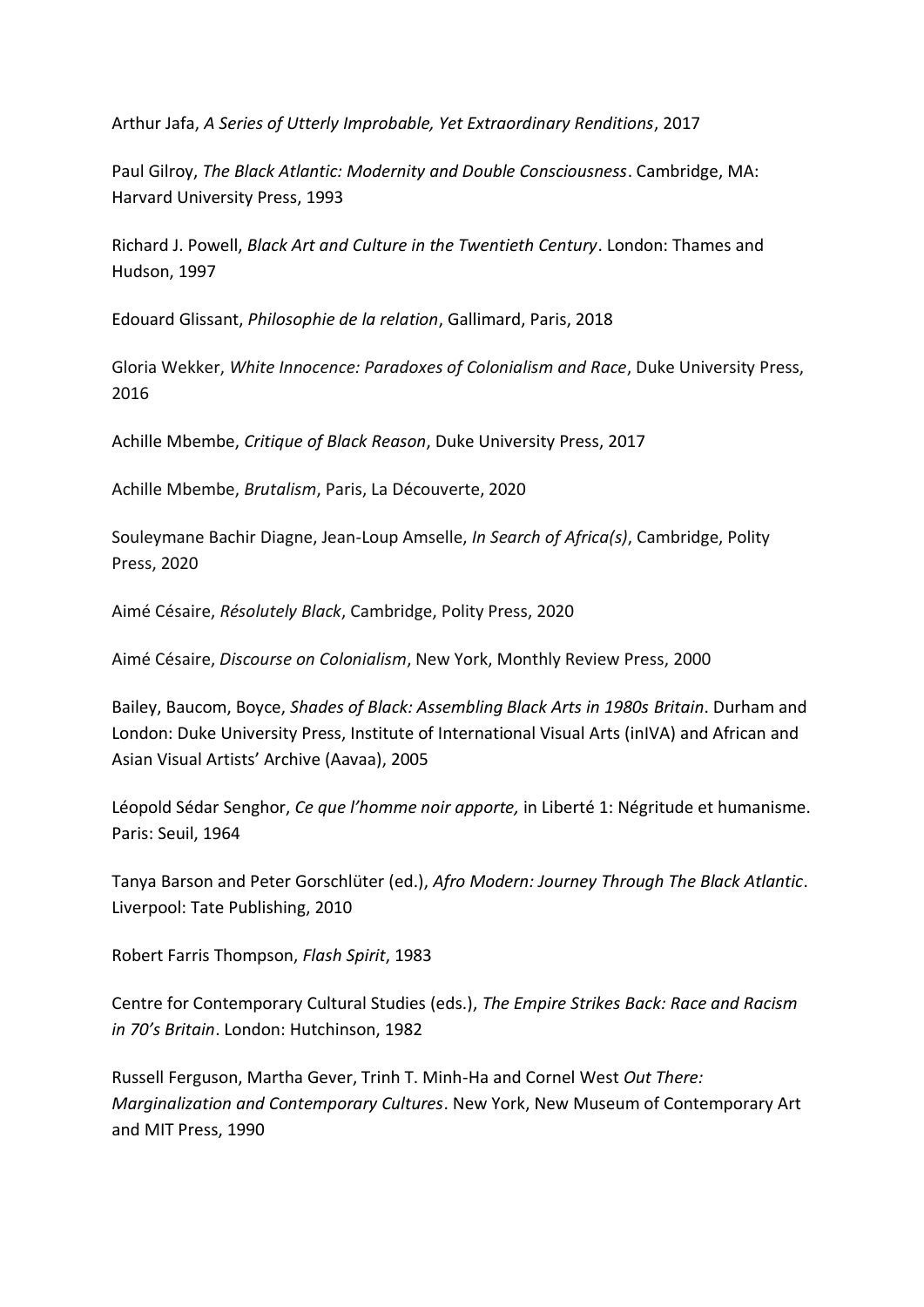Wa Thiong'O Ngugi, *Decolonising the mind: The politics of language in African Literature*, East African Publishers, 2005

Ta-Nehisi Coates, *Between The World and Me*, New York, Spiegel & Grau, 2015

Eshun Ekow, *Black Gold of the Sun. Searching for Home in Africa and Beyond*, Vintage books, 2007

Houria Boutledga, *The Whites, Jews, and Us: Toward a Politics of Revolutionary Love*, Semiotext

Adrian Piper, *A Synthesis of Intuitions*, Museum of Modern Art New York, 2018 Koyo Kouoh (ed.), *Body Talk*, 2015

Okwui Enwezor, *Intense Proximity*, Paris, Artlys, 2012

Fran Ross, *Oreo*, New York, Greyfalcon House, 2015

Linda M. Heywood, Nijinga, *Histoire d'une reine guerrière*, 2018

Eva Barois De Caevel, Els Roelandt (ed.), *CATPC, Cercle d'Art des Travailleurs de Plantation Congolaise*, Sternberg press, 2017

Mark Sealy, *Decolonising The Camera, Photography in Racial Time*, Londen, Lawrence & Wishart, 2019

Bambi Ceuppens, *Congo Made in Flanders? Koloniale vlaamse visies op blank en zwart in Belgisch Congo,* Academia Press, 2003

Koffi Anna-Alix, *Something we Africans Got*, 2017-2019

Faith Ringgold, *If a bus Could Talk. The Story of Rosa Parks,* New York, Aladin Paperwork, 2003

Claudia Rankine, *Don't Let me be lonely. An American Lyric*, Londen, Penguin Books, 2017

# **Queer**

José Esteban Munoz, *Cruising Utopia, The Then and There of Queer Futurity*, 2019

Judith Halberstam, *The Queer Art of Failure*, Londen, Duke University Press, 2011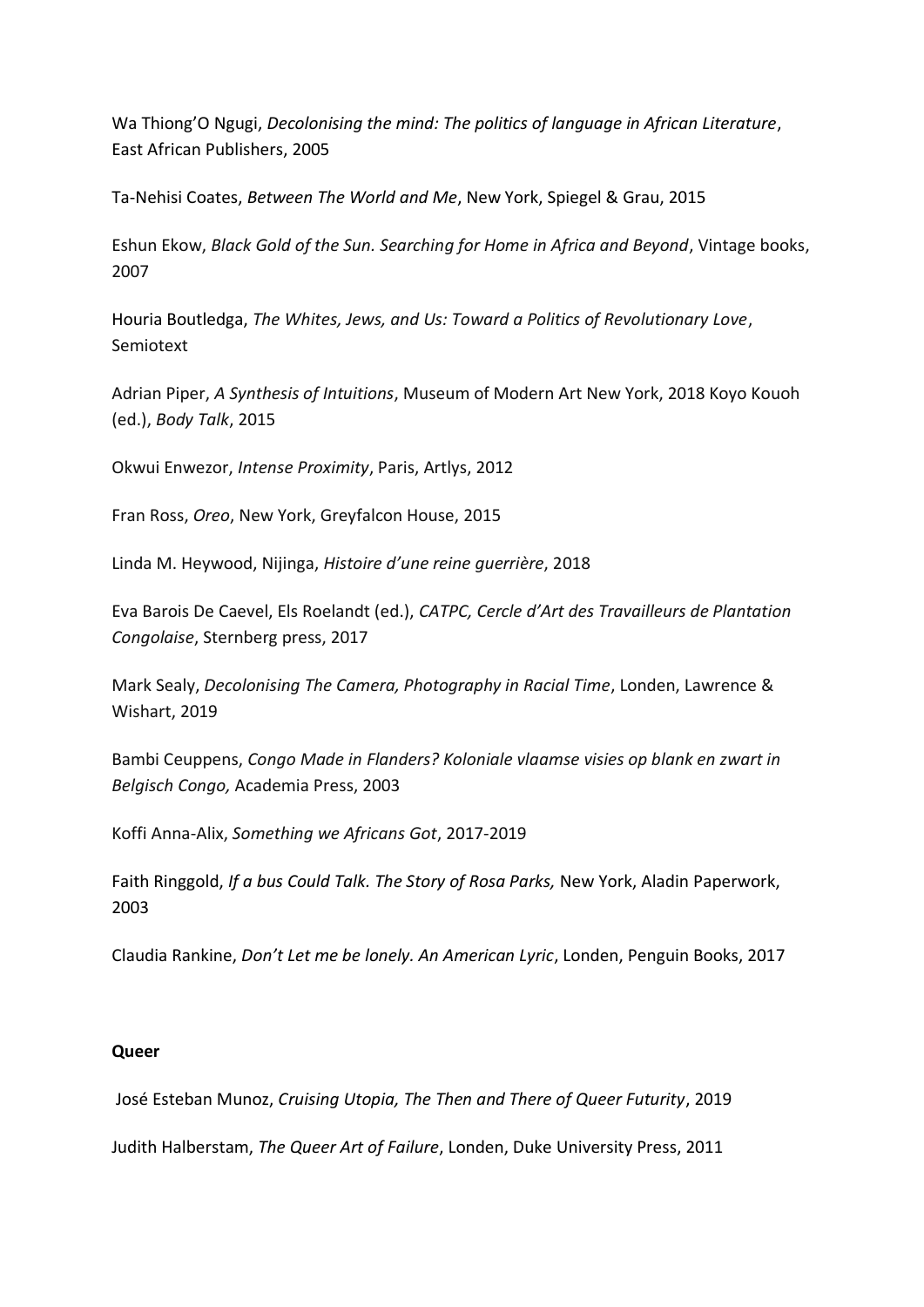Barlow Tani (ed.), *Beyond the Strai(gh)ts: Transnationalism and Queer Chinese Politics,* in *Positions East Asia Cultures Critique*, Duke University Press vol. 18, 2010

Carlos Motta, *We Who feel Differently*, Oslo, CTRL Publishing, 2011

Carlos Motta, *History's Back Rooms*, Skira, 2020

David J. Getsy, *Queer: Documents of Contemporary Art*, Londen, Whitechapel, 2016

Mimi Marinucci, *Feminism is Queer, the Intimate Connection Between Queer and Feminist Theory*, Londen, Zed Books, 2016

Alex Pilcher, *A Queer Little History of Art*, Londen, Tate Publishing, 2017

Jennifer Shaw, *Exist Otherwise. The Life and Works of Claude Cahun*, Londen, reaction Books, 2017

# **Other**

Walter Mignolo, *The Darker Side of Western Modernity*, Duke University Press, 2011

Sara Ahmed, *On Being Included. Racism and Diversity in Institutional Life*, 2012

Angelika Stephen, *Unmapping the Renaissance*, 2015

Fred Moten, *Who Touched me?*, If I Can't Dance I Don't Want to Be Part of Your Revolution, 2016

Maya Angelou, *Life doesn't frighten me,* Abrams, 2017

Jacob Lawrence, *Harriet and the Promised Land,* Alladin paperbacks, 1997

Bell Hooks, *All about Love*, 2016

Bell Hooks, *Teaching to Transgress*, 1994

Linda Tuhiwai Smith, *Decolonizing Methodologies*, 2012

Hannah Arendt, *The Human Condition,* Chicago University Press, 1998

Dionne Brand, *A Map to the Door of No Return – Notes on Belonging*, Vintage Canada